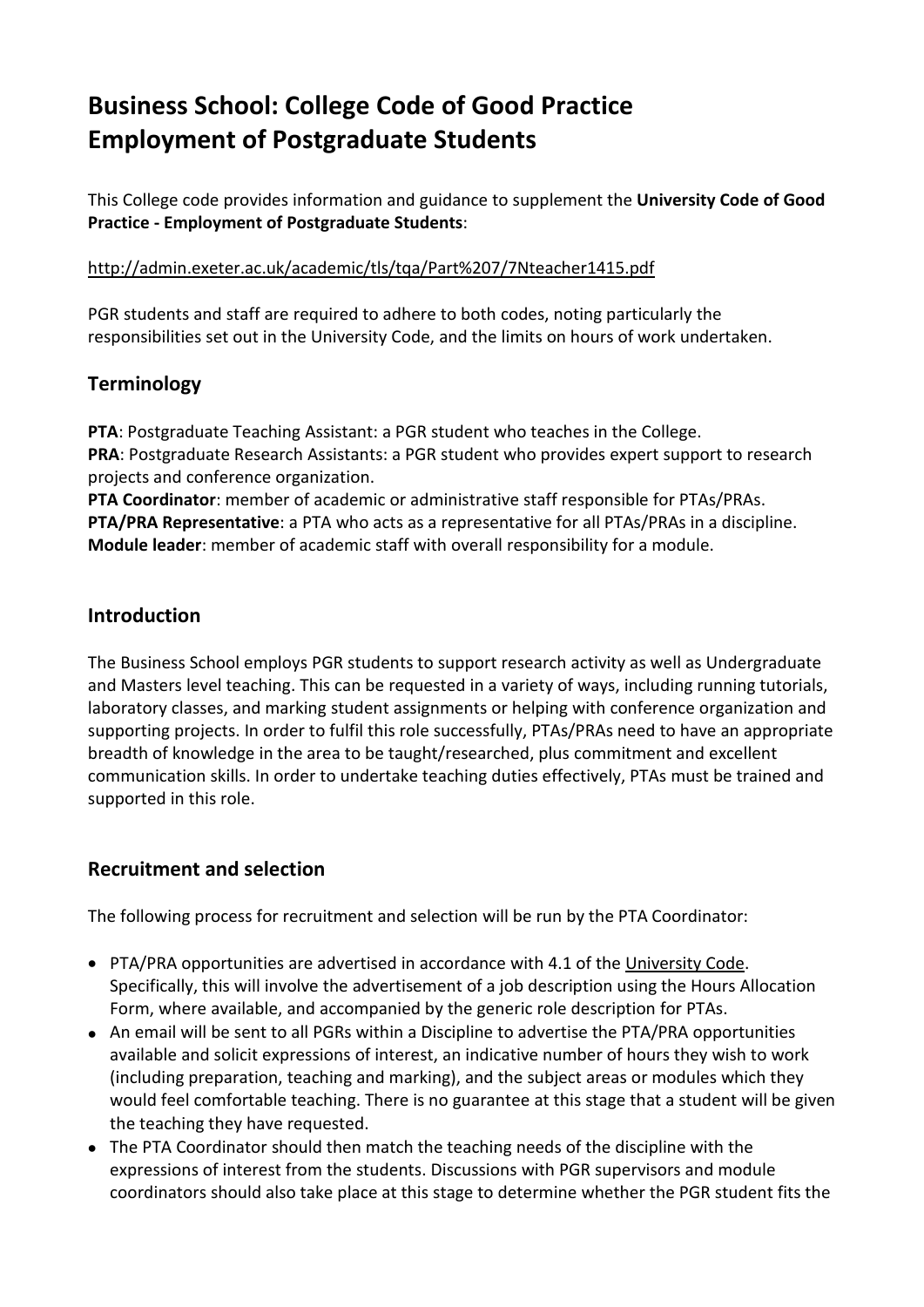teaching role, given the requirements of the module, and consider any impact on the PGR student's studies.

- Where there are more applicants for PTA/PRA work than positions on a particular module, it may be required to interview relevant PGR students to determine the best candidate(s).
- Employment will be conditional on the student's continued status as a registered student of the University: where a student so employed ceases to be a student of the University, his/her employment will be terminated.
- PTA/PRA work is allocated on an annual basis and work is not guaranteed from one year to the next.

### **Criteria for selection include:**

- Studentship/funder requirements/limits.
- Student's breadth and depth of knowledge in the subject to be taught.
- Relationship of module topic and the PGR student's research project.
- Ability to fit teaching into doctoral workload, so PTA/PRA work does not compromise the ability of the student to complete in a timely fashion.
- Previous teaching experience and demonstrated commitment to teaching.
- Communication skills and English language competence.

These criteria for selection form part of the generic PTA role description, which can be found towards the end of this document, and any selection process will use the full range of criteria available.

#### **Communication of selection decisions:**

- PTA Coordinators email PGR students to confirm their decision. Whilst there is no obligation on the PTA Coordinator to enter into any discussion about the selection process, feedback will be provided to unsuccessful candidates.
- Selected PTAs should confirm their availability to teach on the specified modules within one week of receipt of the selection decision email.
- If the PGR student does not wish to take up the offer, or prefers not to teach the allocated module, s/he should communicate this within one week of receipt of the selection decision email.
- PTA Coordinators complete an Hours Allocation Form for each PTA and attach that to their TCR1 [request](http://intranet.exeter.ac.uk/business-school/staff/hr/employment/) form, and return to the contacts indicated on this web [page.](http://intranet.exeter.ac.uk/business-school/staff/hr/employment/)
- A letter of appointment will then be issued, using the Template contract for [postgraduate](http://www.exeter.ac.uk/media/universityofexeter/humanresources/documents/payroll/claims/PTA-PRA_Contract.doc) teaching and research [assistants,](http://www.exeter.ac.uk/media/universityofexeter/humanresources/documents/payroll/claims/PTA-PRA_Contract.doc) which confirms the terms and conditions of employment, sets out the method of payment, and to which is appended a Role Description and a completed Hours Allocation Form.
- The Hours Allocation Form will give details of the teaching offered and specify the duties to be undertaken. It will include preparation for tutorials, laboratory workshops and similar activities plus any training required.

#### **Maximum hours of work**

See section 6 of the [University](http://admin.exeter.ac.uk/academic/tls/tqa/Part%207/7Nteacher1415.pdf) code for detailed information on this. The main point 6.1 reads: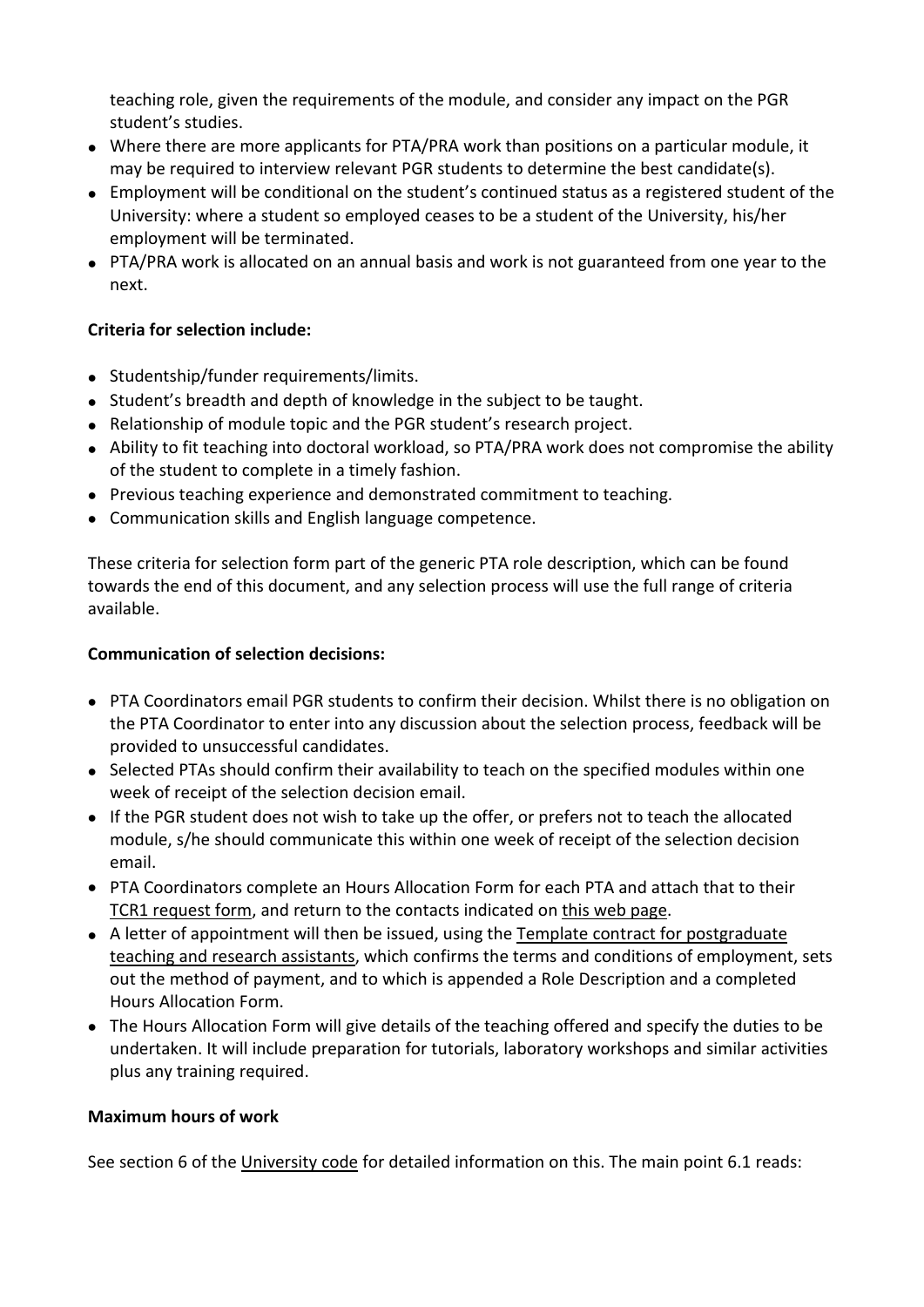*Employment of a full-time student should not normally exceed 6 hours per week in total* (exceptions to this may occur, with the support of a student's lead supervisor when a student is *employed, for example, to support field work or Grand Challenges) and in all cases must not exceed 180 hours per year in total averaged over the course of the academic year. For part-time students, employment may be offered up to the equivalent of a 0.5 fte standard contract (i.e. 111.5 days / 814 hours per year).*

See point 6.7 for students who are not nationals of states in the European Economic Area.

The Business School will maintain a record of the hours each PTA works within the Business School; however it is the responsibility of the PTA to monitor their own workload if undertaking duties outside of the Business School, and to inform the Business School of the time commitment for these responsibilities (for example, if undertaking work for another College).

Note that every PTA is responsible for:

- Informing their home College of the number of hours they are employed across the University in any capacity (as explained above)
- Ensuring that their ability to complete their degree programme is not put at risk by any employment they undertake and as such are recommended to give consideration to the maximum hours of employment specified in this Code as inclusive of all employment, including any with external employers.
- Taking advantage of available development opportunities consistent with their employment in order to keep their skills updated.
- Meeting the requirements of their funding body, where applicable, with regard to any employment.

# **Induction and training**

All PGR students who teach in the College will be expected to take part in an induction session; these will take place at the start of each semester. PGR students may be inducted individually at other times by the PTA Coordinator. Induction sessions will be organised by the PTA Coordinator and will usually be specific to each discipline. Induction will include:

- expectations and requirements of the PTA/PRA role within the discipline;
- workload (preparation, classroom management, marking and office hours) and balance with research work;
- support from module leaders and the College and training, including the Learning and Teaching in Higher Education programme;
- administrative requirements;
- printing and access to teaching resources;
- general discussion/question and answer session on teaching issues;
- University, College and discipline-specific marking criteria and strategies;
- good practice in feedback (written and oral) for formative and summative assessment,
- marking practice activity;
- guidance on how to continue personal development whilst carrying out the PTA role, including the ASPIRE framework;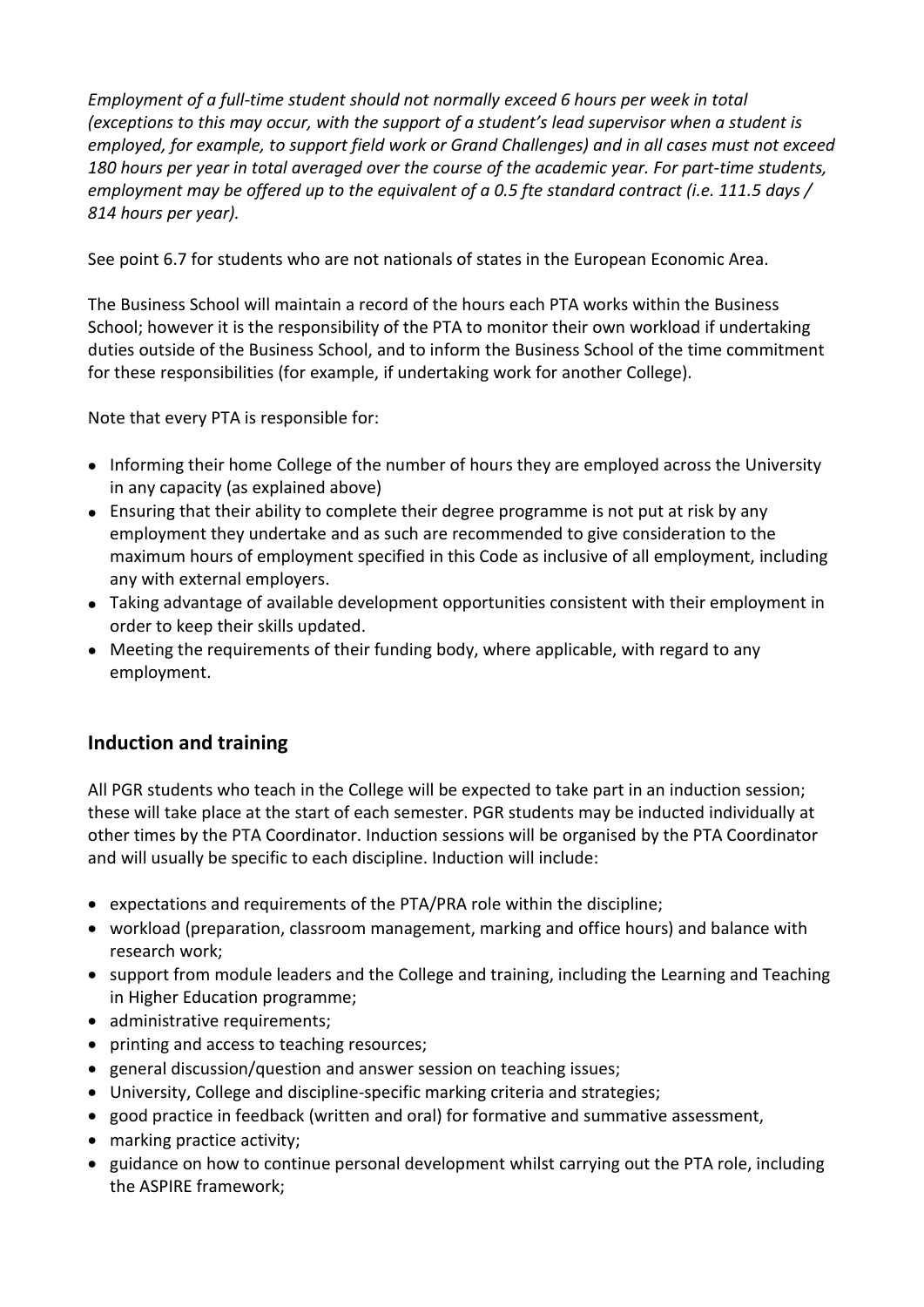- mandatory training to meet legal obligations such as Health and Safety and Equality and Diversity;
- reference to key Human Resources policies, including the 'Code of Professional Conduct: relations between staff and students/between staff';
- requirements of professional, statutory or regulatory bodies, where relevant.

Students who are engaged in the delivery of laboratory sessions and fieldwork will be required to take appropriate Health and Safety and related training courses.

All PGR students who teach within the College are required to take the Learning and Teaching in Higher Education stage 1 course (LTHE 1) before commencing employment. LTHE 1 is offered in September and January each year and provides an introduction to a range of principles of teaching and learning.

Students undertaking a lead role in the teaching activity, without the presence of a member of staff, or in formative and/or summative assessment, are required to take the LTHE 2 course. LTHE stage 2 comprises six 2-hour sessions and looks in more depth at learning, teaching, student support, assessment and evaluation. LTHE 2 is also offered twice a year, following LTHE 1.

Information on the LTHE [courses](http://as.exeter.ac.uk/lthe/) is available by clicking on the link.

A PGR student can request a waiver from part or all of the above training requirements (for example LTHE 1 and/or LTHE 2) if their previous competence in teaching can be clearly documented. Where the requirements are varied, this variation and the reasons for it should be clearly set out in the letter of appointment issued to the PTA/PRA. The PGR student should discuss this in the first instance with the PTA Coordinator.

# **Teaching and related activities**

#### **Responsibilities of PTAs/PRAs**

Every PTA/PRA should meet with the module leader/project leader to discuss their duties at an early stage. The following are standard responsibilities for PTAs:

- It is the responsibility of the PTA to plan and organise unsupervised classroom or laboratory sessions for which s/he is responsible, guided by the module leader.
- The PTA should ensure that students are provided with the relevant materials for the teaching session and that the classroom environment is conducive to the teaching activities planned, as directed by the module leader.
- Some modules might be monitored for student attendance. If a PTA is provided with a register for his/her sessions, the completed registers must be returned as soon as possible.
- Records of marking and feedback should be returned to the module leader.
- PTAs are responsible for marking work as set out in their Hours Allocation Form, under guidance from the module leader. Assessed work will be marked according to the agreed marking scheme or criteria provided by the module leader. The module leader will moderate the marking to ensure consistency and reliability according to the marking criteria.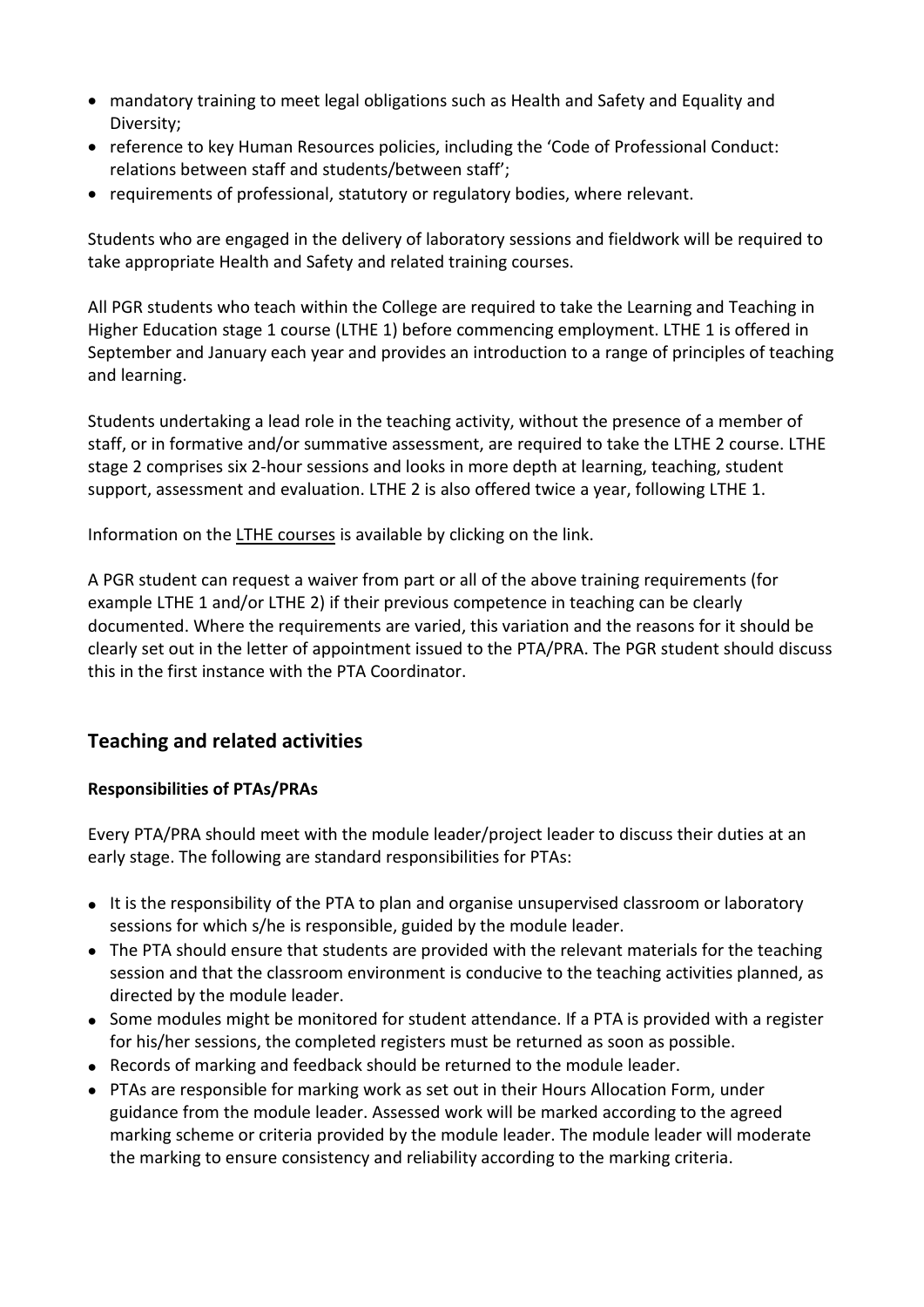- Feedback on student work should be timely, individual, easily understood and developmental (i.e., it should explain why the work received the mark it did, and what could be done to improve it).
- If a PTA is to hold Office Hours, this is to be indicated in the Hours Allocation Form, in which case it may be necessary to request the booking of a room by the Education Support team.
- PTAs will have diverse students within classes with varied needs, possibly detailed in an Individual Learning Plan, and it is the responsibility of the PTA to be aware of these different needs and to accommodate them as far as possible.

#### **Responsibilities of module leaders**

Above all, good communication and the early identification of any problems or concerns is key to effective teamwork between module leader, PTAs and others delivering a module. The following general guidelines should be adopted by module leaders:

- The module leader should meet PTAs involved in teaching the module prior to the commencement of teaching to discuss the syllabus and to explain the intended learning outcomes and the rationale behind assessments.
- The module leader has overall responsibility for the quality of the teaching and feedback.
- The module leader is expected to arrange classroom observation of PTAs in order to assist in the professional development of the PTA through feedback.
- All module leaders are expected to provide background information (details of the syllabus, an overview of the lectures and tutorials or seminars, reading lists and assessment tasks, for example in ELE) in a timely fashion to allow PTAs to familiarise themselves with the syllabus and reading material.
- If there are specific module requirements, these should be communicated to the PTA in good time to allow for appropriate preparation.
- Module leaders must discuss assessment issues with their PTAs, including mark schemes or other assessment criteria.
- Module leaders will moderate the marking to ensure consistency and reliability according to the marking criteria and mark schemes.
- The module leader will also ensure that feedback to students by PTAs is consistent with the Business School assessment and feedback strategy.

#### **Monitoring and feedback**

Every PTA should be observed in class at least once per year and be given feedback. The peer observation may be carried out by the module leader or other qualified person. PTAs are also encouraged to observe each other to facilitate professional development.

MACE feedback from students should be shared between module leader and PTAs as a means for discussing how well a module was received by students and to consider ways to improve it.

The PTA Coordinators and Representatives will facilitate the provision of feedback from PTAs on issues relating to employment, training, support and workload in order to further improve the management of teaching by postgraduate research students, for example through PGR Liaison Fora.

#### **Illness/inability to teach a class**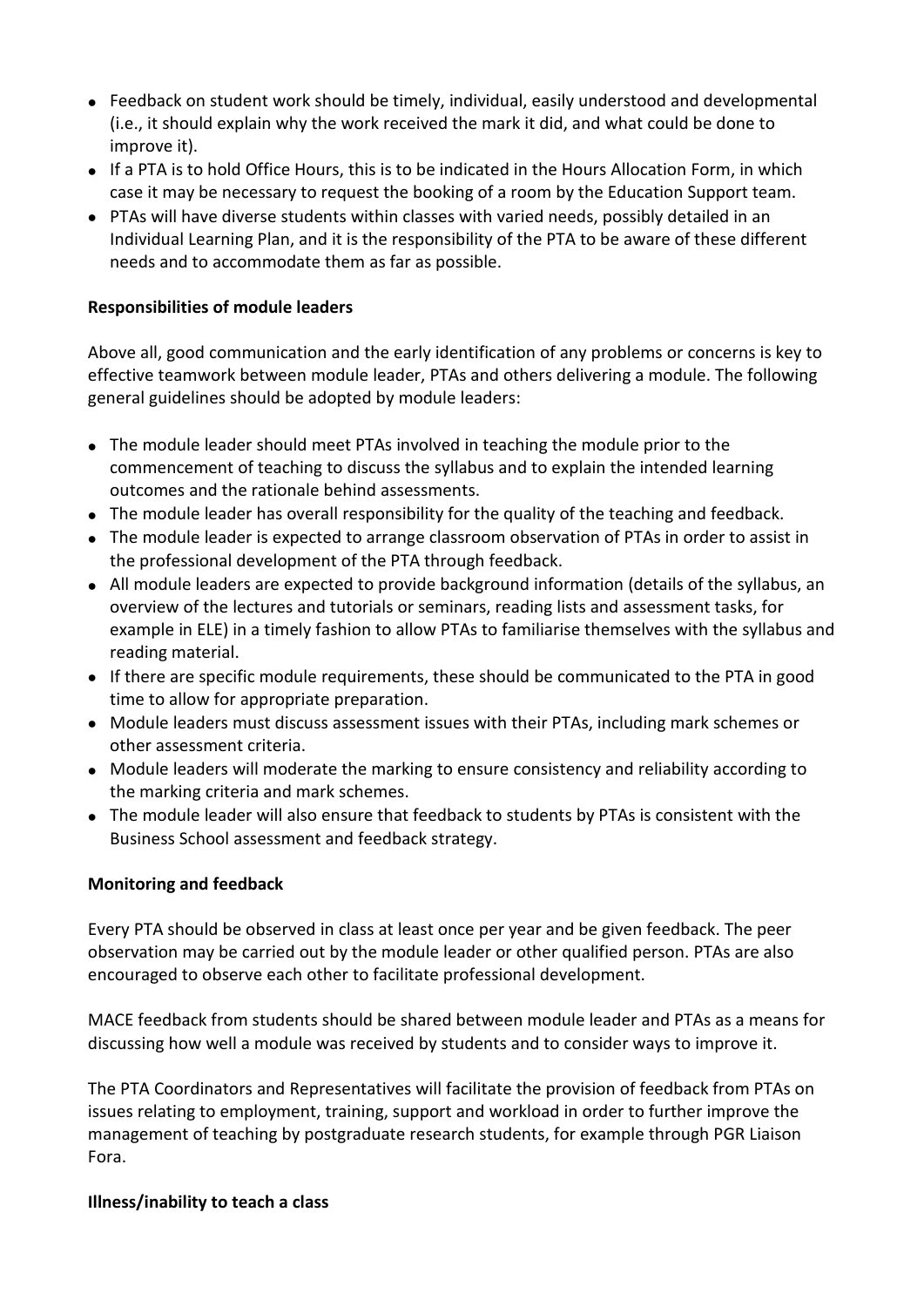PTAs who are ill or for good reason unable to attend teaching sessions must notify their PTA Coordinator and/or module leader as soon as possible so a replacement teacher can be found or the class cancelled in good time.

### **Rates of pay and payments**

The rates of pay applicable for PTAs are those published annually by the University for [Occasional](http://www.exeter.ac.uk/staff/employment/payandconditions/casual/managers/ratesofpay/) [Teachers,](http://www.exeter.ac.uk/staff/employment/payandconditions/casual/managers/ratesofpay/) which is linked to the first point on grade E on the pay spine, and includes a pro-rata allowance for accrued holiday comparable to the entitlement for full time staff on the same grade. The method of payment will be through the University payroll in monthly instalments. Claims forms will only be used for ad-hoc work.

### **Grievance, performance and conduct procedures**

Any concerns that the PTA may have relating to their employment by the University – including the termination of employment - will be managed in accordance with procedures issued by Human Resources, which can be found in the appendix of the terms and conditions for postgraduate students.

### [http://www.exeter.ac.uk/staff/employment/payandconditions/casual/ptas/t&c\\_ptas/grievance,\\_](http://www.exeter.ac.uk/staff/employment/payandconditions/casual/ptas/t&c_ptas/grievance,_p&c/) [p&c/](http://www.exeter.ac.uk/staff/employment/payandconditions/casual/ptas/t&c_ptas/grievance,_p&c/)

Where the College has concerns that the PTA is not fulfilling their duties effectively, the College will make arrangements to discuss its concerns and agree appropriate remedies, in the first instance with the PTA Coordinator. Where, following such meetings, the student's performance does not improve to the required standard, the College should take advice from the HR Business Partner for the College. The performance and conduct procedures for student employment in the appendix of the terms and conditions (web link above) will apply in such circumstances.

### **END OF COLLEGE CODE**

# **Postgraduate Teaching Assistant Coordinator role descriptor**

The PTA Coordinator is an academic in each discipline or an administrator who will be expected to:

• Plan and allocate budget regarding PTA teaching in modules for their discipline.

\_\_\_\_\_\_\_\_\_\_\_\_\_\_\_\_\_\_\_\_\_\_\_\_\_\_\_\_\_\_\_\_\_\_\_\_\_\_\_\_\_\_\_\_\_\_\_\_\_\_\_\_\_\_\_\_\_\_\_\_\_\_\_\_\_\_\_\_\_\_\_\_

- Organise advertising, selection and recruitment of PTAs.
- Organise the generation of letters of appointment and hours allocation forms.
- Ask PTAs to specify the total number of hours they are employed across the University in any capacity, and to check that this falls within the University limits.
- Organise and run general and individual induction sessions for PTAs.
- Liaise with the PGR administration team, in order that a PTA Representative be appointed from PTAs in the discipline.
- Liaise with the discipline PTA Representative, and pass on feedback to other College postholders and committees.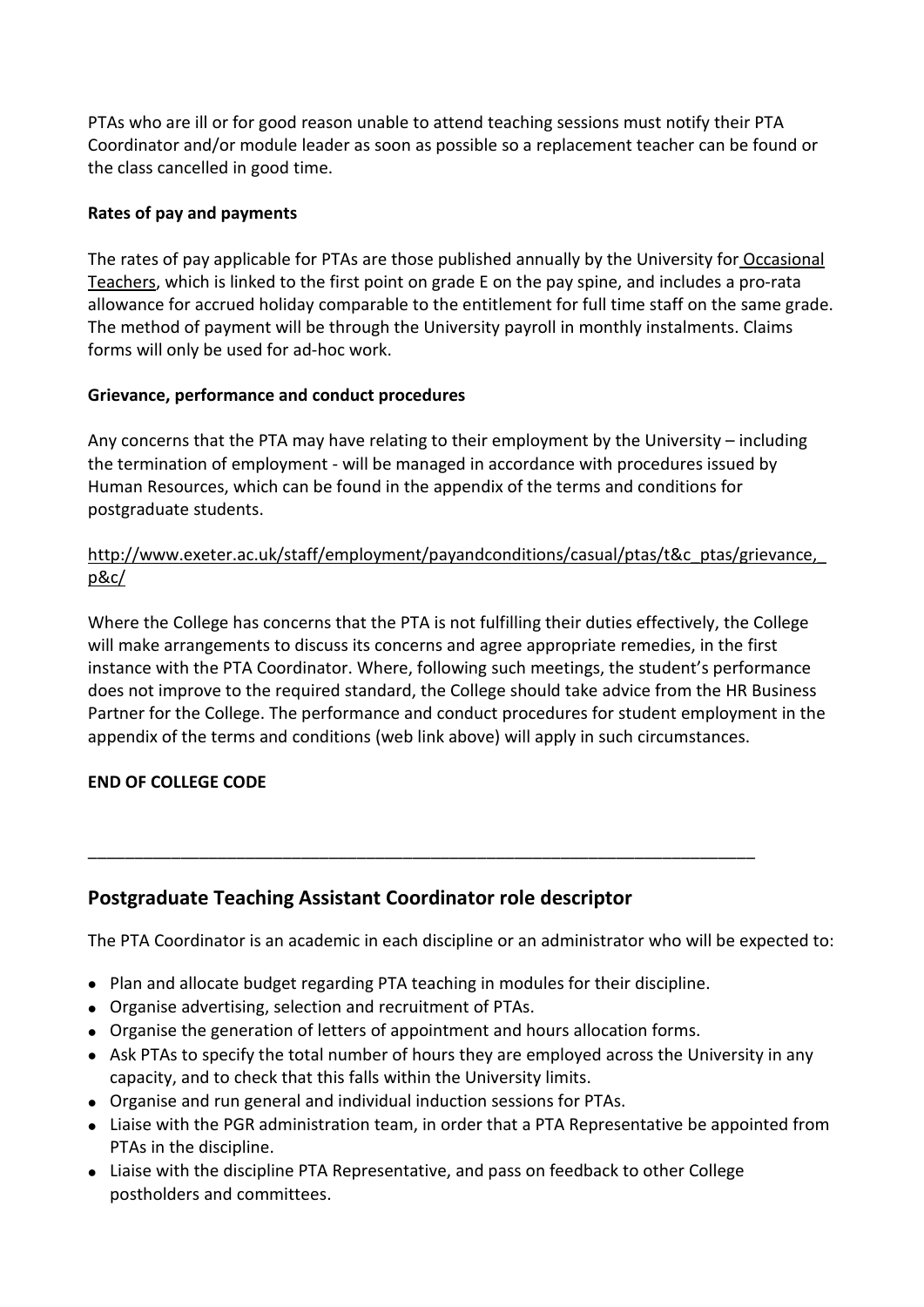- Train and liaise with new academic staff members as needed.
- Liaise with the PGR administration team regarding advertising of, recruitment to, and monitoring of training, for example LTHE 1/2 and Health and Safety courses.
- Act as the first point of contact for any grievance, performance and conduct issues, and aim to resolve these informally in the first instance, or if not to take up with Human Resources.

\_\_\_\_\_\_\_\_\_\_\_\_\_\_\_\_\_\_\_\_\_\_\_\_\_\_\_\_\_\_\_\_\_\_\_\_\_\_\_\_\_\_\_\_\_\_\_\_\_\_\_\_\_\_\_\_\_\_\_\_\_\_\_\_\_\_\_\_\_\_\_\_\_\_\_\_\_\_\_\_

 If required, attend PGR Liaison Fora/SSLCs to discuss teaching and PTA issues with groups of PGR students.

# **Postgraduate Teaching Assistant role descriptor**

Postgraduate Teaching Assistants may be required to:

- Teach as a member of a teaching team, in a variety of settings (from small group tutorials to large lectures) within an established programme of study.
- Facilitate learning and understanding, ensuring that the content, methods of delivery and learning materials meet the defined learning objectives for individual teaching sessions. This may involve developing your own teaching materials, methods and approaches.
- Develop the skills of applying appropriate approaches to teaching, reflecting on practice and the development of their own teaching and learning skills and seeking ways of improving their performance by reflecting on teaching design and delivery and obtaining and analysing feedback.
- Attend required professional development in teaching **(for which no additional payment will be made).**
- Attend appropriate Health and Safety and related training courses, in particular for those teaching in laboratories or during fieldwork **(for which no additional payment will be made).**
- Supervise the work of students, provide advice on study skills, help them with learning problems and, where necessary, refer them to additional support services.
- Assess the work and progress of students by reference to defined criteria and provide constructive feedback to students.
- Supervise students' projects under guidance and supervision.
- Supervise students' fieldwork and placements.

### **Skills and Competences**

To achieve this, Postgraduate Teaching Assistants may be expected to (depending on the nature of the teaching):

- Engage the interest and enthusiasm of students and inspire them to learn by developing initiative, creativity and judgment in applying appropriate approaches to teaching and learning support and scholarly activities.
- Demonstrate that they possess sufficient breadth and depth of their subject.
- Communicate information and ideas of a specialist or highly technical nature to students orally, in writing and electronically, including writing handouts, ELE pages and other learning support materials, responding to pedagogical and practical challenges.
- Develop familiarity with a variety of strategies, teaching methods and techniques to promote and assess learning.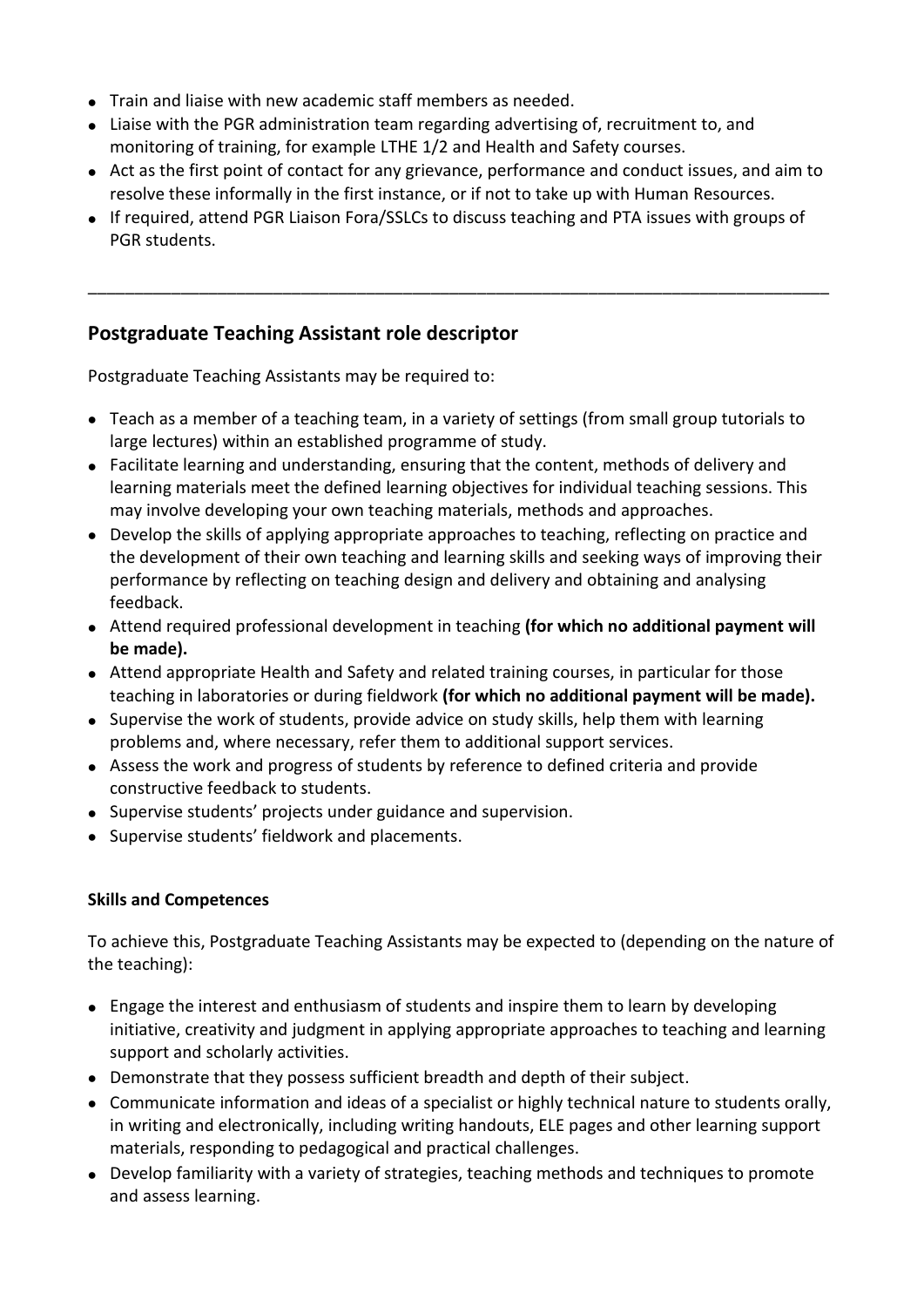- Liaise with colleagues and students, building internal contacts and participating in internal networks for the exchange of information and ideas to form relationships for future collaboration.
- Agree their responsibilities and plan and manage their teaching, scholarly and administrative activities within the framework of the agreed programme and within the paid time allocation without detriment to their research degree, balancing the competing pressures of teaching, scholarship and administrative demands and deadlines.
- Actively participate as a member of a teaching team, including attending, and contributing to, relevant meetings.
- Collaborate with academic staff and other Postgraduate Teaching Assistants to identify and respond to students' needs, on the assessment of students' work and (where appropriate) on programme/curriculum development.
- Show consideration to others, using listening, interpersonal and pastoral care skills to deal with sensitive issues concerning students and provide support, while recognising when they should refer students to services providing further help.
- Appreciate the needs of individual students and their circumstances, including understanding equality and diversity issues as they may impact on academic content and issues relating to student need.
- Be aware of the risks in the work environment and their potential impact on their own work and that of others and, in relevant circumstances (e.g., laboratories) take appropriate responsibility for the health and safety of others and reducing hazards.
- Participate in assessment of their teaching, engaging positively with feedback.

\_\_\_\_\_\_\_\_\_\_\_\_\_\_\_\_\_\_\_\_\_\_\_\_\_\_\_\_\_\_\_\_\_\_\_\_\_\_\_\_\_\_\_\_\_\_\_\_\_\_\_\_\_\_\_\_\_\_\_\_\_\_\_\_\_\_\_\_\_\_\_\_

### **Postgraduate Teaching Assistant Representative role descriptor**

In addition to the Duties and Responsibilities already outlined for PTAs, Postgraduate Teaching Assistant Representatives in each discipline are required to:

- Attend a training or support session which explains the postgraduate teaching assistant representative role, signposting them to relevant contacts and ensuring that they are familiar with their responsibilities.
- Be available to all PTAs within their discipline, as a point of contact to discuss teaching issues.
- Coordinate PTA concerns within the discipline and feed them through to PTA Coordinators.
- Represent PTAs at relevant departmental SSLCs and PGRLFs.
- Provide feedback to the University or Students' Guild when a relevant teaching issue is being discussed.
- Attend any discipline PTA training or induction to introduce themselves and offer students the benefits of their experience.

\_\_\_\_\_\_\_\_\_\_\_\_\_\_\_\_\_\_\_\_\_\_\_\_\_\_\_\_\_\_\_\_\_\_\_\_\_\_\_\_\_\_\_\_\_\_\_\_\_\_\_\_\_\_\_\_\_\_\_\_\_\_\_\_\_\_\_\_\_\_\_\_

#### **Business School Postgraduate Teaching Assistant Coordinators in 2014-15:**

- Management: Sarah Rose
- Organisation Studies: Beate Wilmhurst
- Accounting: Bill Peng